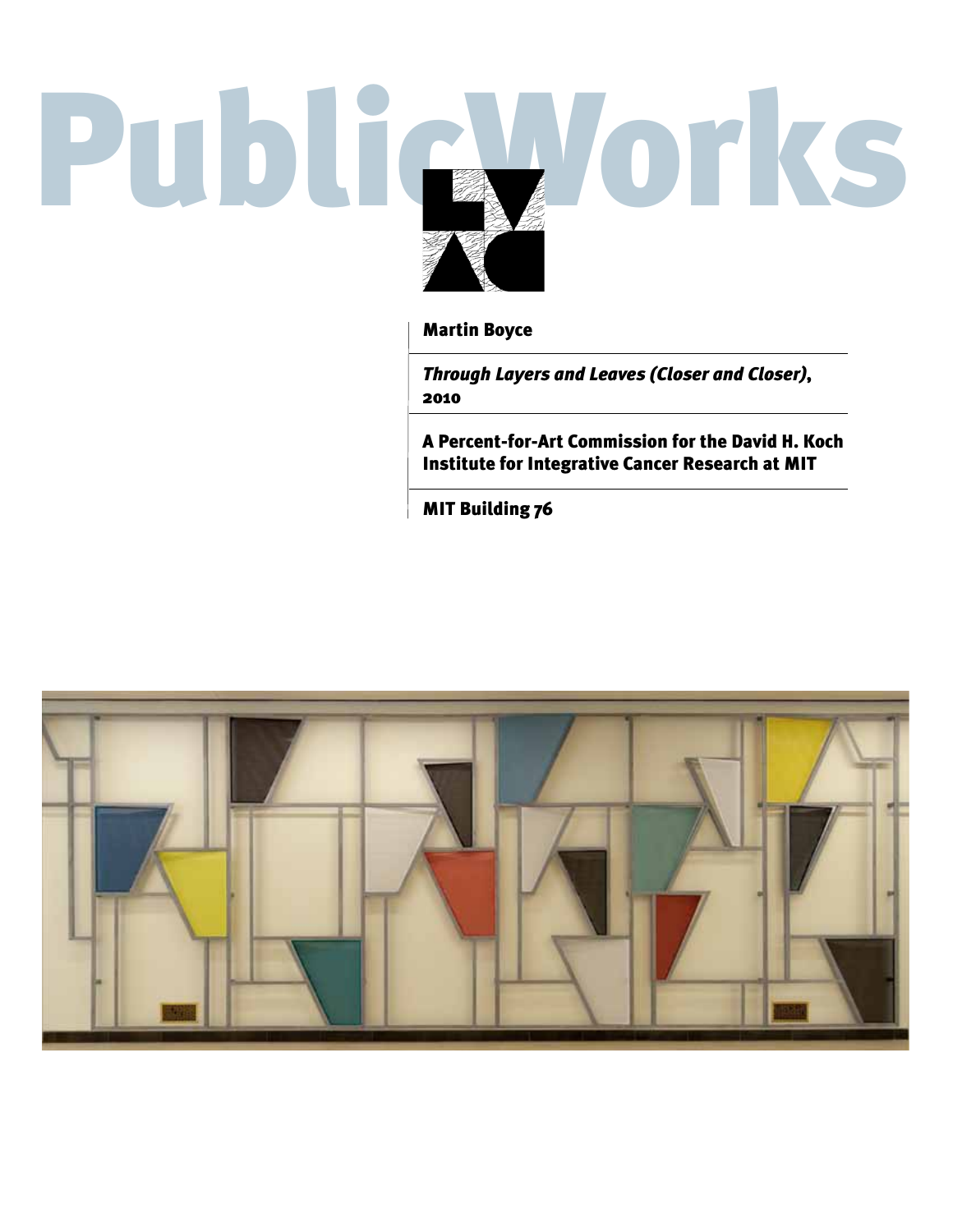# Martin Boyce

Can a fence feel melancholic? What makes a trash can ecstatic or a chair disillusioned? As sculptor Martin Boyce wonders, "Can I make a table sad or heavy or exposed and lost?"<sup>1</sup> The Glasgow-based artist imbues the icons of twentieth-century design as well as the neglected and overlooked elements of contemporary urbanism with distinct, almost human qualities. His sculptures are cast as protagonists in an alternative, parallel story of modernist design and public art that alludes to fates they may have suffered or experiences they have undergone. "Are the objects in their natural place," Boyce asks, "or are they marooned in an imaginative landscape?"2

The environments Boyce has been creating in museums or galleries since the 1990s are sparse, haunted versions of spaces where nature and man-made elements coexist in a state of unease. His are landscapes of aftermath: empty gardens, abandoned zoos, defunct public playgrounds. Boyce populates these places with utilitarian objects that appear to have suffered from overuse, vandalism, severe weather, or neglect. In one of his early iconic installations *Our Love is Like the Flowers, the Rain, the Sea and the Hours* in 2003, he turned a former Glasgow tram station into an abandoned urban park where chain-link fences provided little security and trash bins leaned dangerously to one side. In installations like these, park benches have no seats, holes gape in barriers, trees are leafless and barren, and patio umbrellas are broken as if a storm has blown through. Smaller details suggest a moment frozen in time: a concrete ping-pong table has a slouching metal net; a discarded length of garden hose is abandoned in the corner.

Along with these utilitarian items, Boyce's formal vocabulary draws on iconic objects of modernist design. What has happened to these once avant-garde, utopian creations? In his works, these once-pristine and radical designs reappear as isolated, displaced, or tarnished relics, suffering from the effects of entropy. Some appear to have been the target of vandals, like the graffitied light fixture in *Illuminated Breath* (2007), or burned, like the Charles and Ray Eames storage unit in *White Disaster* (2000). In *It was Summer, Now It's Autumn* (2003), fragments of an Arne Jacobsen chair are suspended in pieces from a Calder-esque mobile. Boyce shows how these designs are not immune to the effects of age: "It becomes about the time surrounding the object as much as the object itself, as if the object has had a life, or will have a life. That's what interests me, the narrative that might surround things."3

Boyce's installation for the David H. Koch Institute for Integrative Cancer Research at MIT quotes from the stories of previous public sculptures and artistic interventions from twentiethcentury modernism. *Through Layers and Leaves (Closer and Closer)* takes an unconventional place within the building's architecture: on the wall of the lobby, where one might expect a painted mural, Boyce has constructed a three-dimensional metal fence fixed to the wall, and beneath it, three custom-made ventilation grills. According to Boyce, he immediately knew that he wanted to make a running fence in the building's entrance, as a "threshold between public and private." The fence's geometric steel framework creates a jigsaw effect: some of its gaps are occupied by quadrilateral, brightly colored perforated-steel flaps, which resemble puzzle pieces that haven't quite been pushed into place, or flags that might wave in the breeze if there were one.

You could think of Boyce's installation as a rebellious descendent of modernist public sculptures, closely related to two works in particular: the first is a group of "marooned" sculptures that were, in their day, the redheaded stepchildren of public sculpture. The objects in question, which have furnished Boyce with many of the forms he has used in previous installations, are four concrete trees that appeared in the *Exposition des Arts Décoratifs et Industriels Modernes* in Paris in 1925. Robert Mallet-Stevens, the avant-garde Art Deco architect and designer who was commissioned to design the pavilion of modern housing, asked twin brothers Jan and Joël Martel to create an outdoor sculpture for the courtyard. Their radical proposal was not a monumental fountain or a bronze equestrian statue but four, towering, abstract concrete trees. The Martels' design transformed the tree into angular, solid slabs that radiated irregularly from the central trunk, as if interpreting a cubist painting of a tree as a monumental five-meter monochromatic concrete sculpture. Heavy, imposing, and obviously artificial, they didn't blend into the cultivated atmosphere of the gardens (though the idea was ivy would eventually grow to cover them). During their brief tenure at the exposition, the sculptures were reviled by the public and even lampooned in political cartoons. Perhaps too much ahead of their time, they were eventually removed and dismantled.

But they were not forgotten. Several years ago, Boyce encountered them in an archival photograph and set about reverse engineering the trees and subjecting their shapes to a series of loose formal experiments "to see what new transformations they could endure." The triangles, parallelograms, and irregular geometries of the disassembled Martel trees developed into a lexicon of forms he used and reused to create screens and fences, ventilation grills, architectural pillars, a mattress frame, telephone booths, ashtrays, and eventually a chandelier. He even turned their geometric planes sideways and upside down until he was eventually to create an entire alphabet based on their forms. The "incomplete repeat" pattern in the fence and the grills of *Through Layers and Leaves (Closer and Closer)* are both derived from a similar operation with the trees.

The younger and more obvious formal ancestor of this piece is Ellsworth Kelly's monumental *Sculpture for a Large Wall*, designed in 1957. The American artist, like the Martel brothers, also came to abstraction through looking at natural forms. At the age of 34, his avant-garde status earned him his largest commission: to construct a public work for the Transportation Building in Penn Center, Philadelphia. As an antidote to the building's functional quality, Kelly opted to make a rectangular aluminium grid supporting a succession of buoyant, angled silver planes and colored squares. These dynamic shapes were suspended by their sixty-five-foot-long scaf-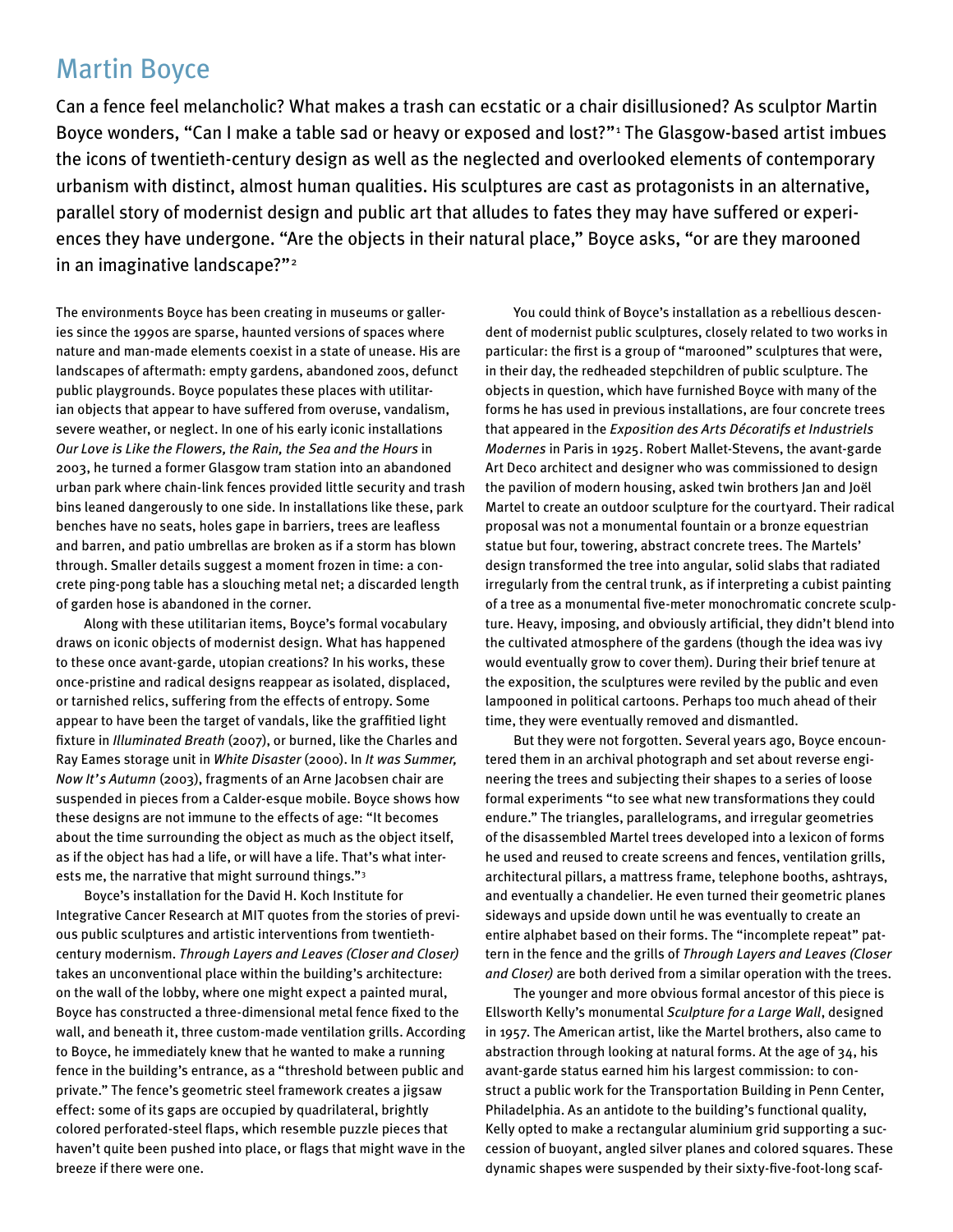



folding to appear as if they were floating, like a succession of sails at sea. The work was installed like a giant frieze above the elevators in the building's lobby, while large windows afforded a view of it from outside.

Like the Martels' cubist trees, Kelly's sculpture has survived several peaks and valleys in the course of its life: it aged, as did the modernist building it was commissioned for, and eventually the building was seen as an eyesore. In the late 1990s, when it was scheduled for renovation, the owners opted not to keep Kelly's installation. Fortunately the piece was saved (the brass screens made for the same building were not as lucky) and eventually donated to the Museum of Modern Art in New York, where it remains in storage. More than the shape itself, it is the character or what the monumental work has endured that Boyce adopts for his own sculpture for a large wall.

Though Boyce quotes the Martels' and Kelly's works, he also imbues *Through Layers and Leaves (Closer and Closer)* with its own site-specific meanings. This is one of many works he has made to resemble a fence, screen, or barrier that seems to contradict its utilitarian functions of security or shielding. Rather, his fences and gates are often left open, to become, in Boyce's words "sculptures that you can pass through." The fence in *Through Layers and Leaves (Closer and Closer)* is affixed so close to the wall that it fails to function as a secure barrier, instead becoming a permeable screen between public and private–indeed, a metaphor for this kind of building itself. Its grid looks like it could be a pattern or an enlarged

Jan and Joël Martel, concrete trees for Robert Mallet-Stevens's Pavilion of Transports, *Exposition des Arts Décoratifs et Industriels Modernes*, 1925

### $\overline{2}$

1

*Concrete Autumn (Phantom Tree)*, 2005, mounted photograph (gelatin silver print), painted wooden frame, 48.4 x 32.5 x 1.6 in., ed. 4 of 10 plus 2 APs, Courtesy of the Artist and The Modern Institute/Toby Webster Ltd, Glasgow. Photo: Ruth Clark

## 3

*We are resistant, we dry out in the sun (This place opens and unfolds us)*, 2004, powder coated steel, 102.4 x 74.8 x 10.6 in., installation view *We Art Resistant, We Dry Out In The Sun*, Galerie Eva Presenhuber, Zurich, 2004, Courtesy of the Artist and The Modern Institute/Toby Webster Ltd, Glasgow. Photo: Stefan Altenburger

### 4

*Our Love is Like the Flowers, the Rain, the Sea and the Hours*, 2002, mixed media installation, dimensions variable, installation view *Our Love is Like the Flowers, the Rain, the Sea and the Hours*, Tramway, Glasgow, 2002, Courtesy of the Artist and The Modern Institute/Toby Webster Ltd, Glasgow. Photo: Keith Hunter

### *5*

*You Are My Gravity,* 2007, concrete and aluminum, 40 x 114 x 84.1 in., *installation view We Make an Unsubstantial Territory*, Tanya Bonakdar Gallery, New York, 2007, Courtesy of Tanya Bonakdar Gallery, New York, and The Modern Institute/Toby Webster Ltd, Glasgow, Collection: Jill and Peter Kraus. Photo: 2007 Fabian Birgfeld, PhotoTECTONICS

script that tempts us to interpret it. Or, similarly, it could loosely imitate the process by which scientists, like the ones who work in this building, might seek to discern meaningful patterns in nature. Boyce likens the process of encountering it to "recognizing forms and molecular structures through a microscope."

The irony of a decorative barrier—suspended between the abstract and the figurative, between nature and the man-made, between art and instrumentality—is not lost on Boyce. His deliberate choice of materials—a heavy-duty steel structure (galvanized to lend it a patina of use), and the kind of perforated metal used for public park benches—borrows heavily from the language of urban architecture. He also appropriates weather-resistant lacquer paint designed specifically to resist vandals, overuse, and the natural elements. In an indoor space like this one in a private university, the advantages of these materials are rendered obsolete. Boyce recasts them in new roles as design elements rather than practical ones.

*Through Layers and Leaves (Closer and Closer)* works on both a macro and a micro scale. Beneath the expansive fence, the work subtly inserts itself into the smaller architectural details of its surroundings. Boyce singles out the ventilation grill—one of the more overlooked elements of architecture—as a portal into the building. He started making these adapted vents in 2003, using them to convey messages by changing the lattice of the grid to form characters from his Martel alphabet. Though there is no sound of air coming from these decorative vents, they still manage to whisper to us: hidden in the design of each grill are letters that spell "closer"